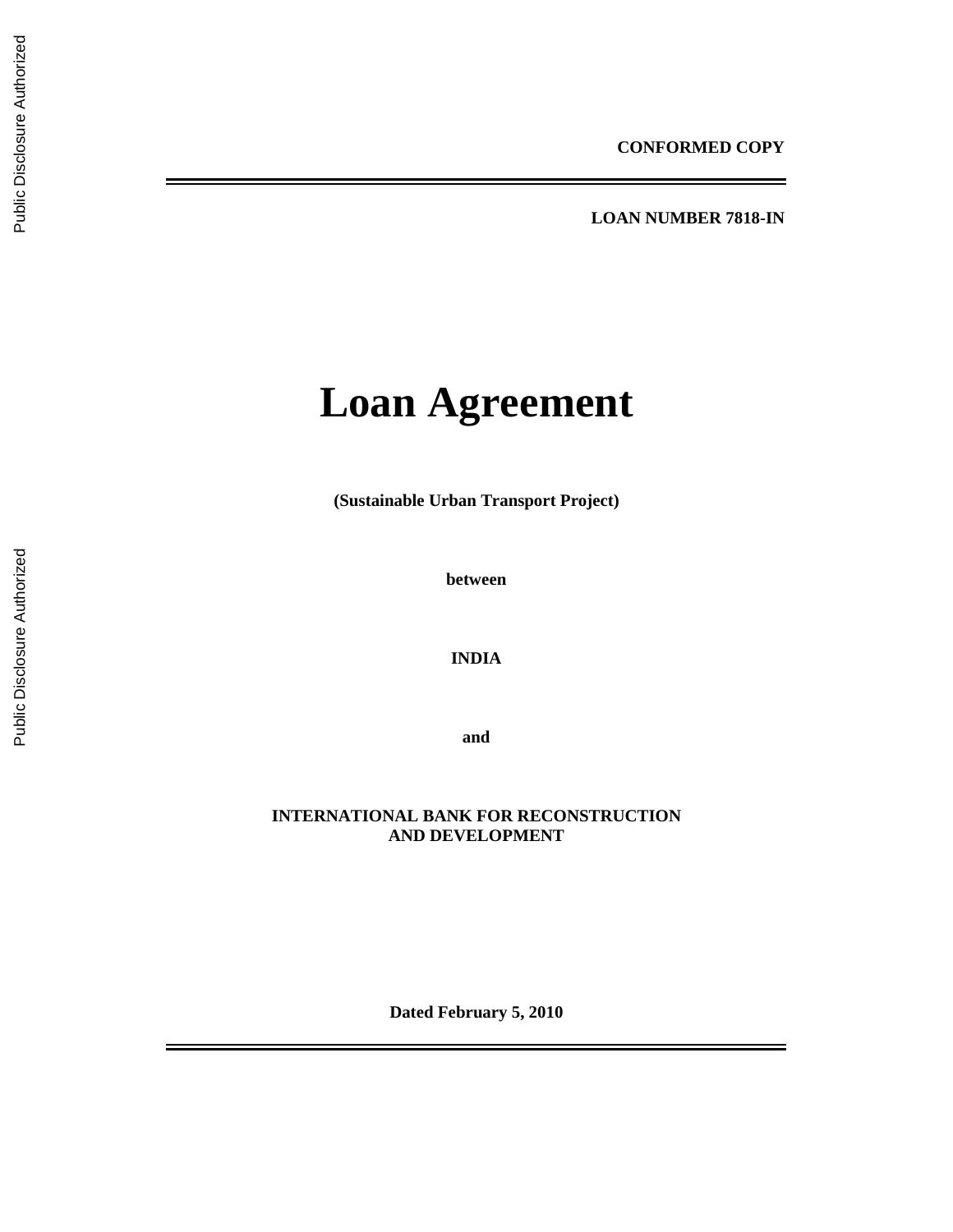# **LOAN AGREEMENT**

AGREEMENT dated February 5, 2010, between INDIA ("Borrower") and INTERNATIONAL BANK FOR RECONSTRUCTION AND DEVELOPMENT ("Bank").

Whereas the Borrower has also requested the Bank to provide additional assistance towards the financing of the project ("Project") described in Schedule 1 to this Agreement, and by an agreement of even date between the Borrower and the Bank ("GEF Grant Agreement"), the Bank, acting as an implementing agency of the Global Environment Facility ("GEF"), has agreed to extend to the Borrower (the "Recipient" under the GEF Grant Agreement) a grant in an amount equal to twenty million and three hundred and thirty thousand United States Dollars (\$20,330,000) ("Grant").

Now, therefore, the Borrower and the Bank hereby agree as follows:

# **ARTICLE I – GENERAL CONDITIONS; DEFINITIONS**

- 1.01. The General Conditions (as defined in the Appendix to this Agreement) constitute an integral part of this Agreement.
- 1.02. Unless the context requires otherwise, the capitalized terms used in this Agreement have the meanings ascribed to them in the General Conditions and in the Appendix to this Agreement.

## **ARTICLE II – LOAN**

- 2.01. The Bank agrees to lend to the Borrower, on the terms and conditions set forth or referred to in this Agreement, the amount of one hundred and five million, two hundred and thirty thousand Dollars (\$105,230,000) ("Loan"), to assist in financing the project described in Schedule 1 to this Agreement ("Project").
- 2.02. The Borrower may withdraw the proceeds of the Loan in accordance with Section IV of Schedule 2 to this Agreement.
- 2.03. The Front-end Fee payable by the Borrower shall be equal to one quarter of one percent (0.25%) of the Loan amount.
- 2.04. The interest payable by the Borrower for each Interest Period shall be at a rate equal to LIBOR for the Loan Currency plus the Variable Spread; provided, that upon a Conversion of all or any portion of the principal amount of the Loan, the interest payable by the Borrower during the Conversion Period on such amount shall be determined in accordance with the relevant provisions of Article IV of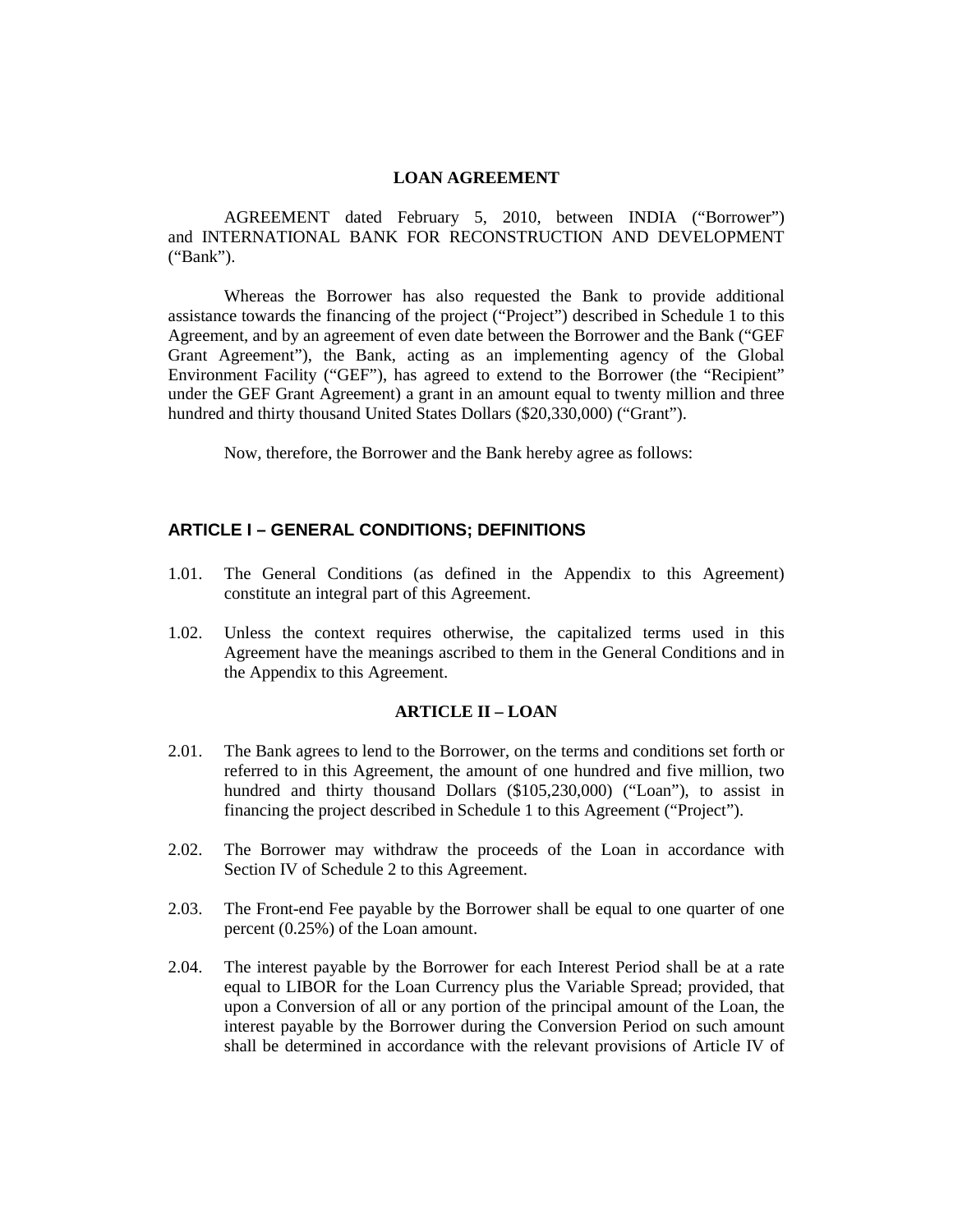the General Conditions. Notwithstanding the foregoing, if any amount of the Withdrawn Loan Balance remains unpaid when due and such non-payment continues for a period of thirty (30) days, then the interest payable by the Borrower shall instead be calculated as provided in Section 3.02(d) of the General Conditions.

- 2.05. The Payment Dates are July 15 and January 15 in each year.
- 2.06. The principal amount of the Loan shall be repaid in accordance with the amortization schedule set forth in Schedule 3 to this Agreement.
- 2.07. (a) The Borrower may at any time request any of the following Conversions of the terms of the Loan in order to facilitate prudent debt management: (i) a change of the Loan Currency of all or any portion of the principal amount of the Loan, withdrawn or unwithdrawn, to an Approved Currency; (ii) a change of the interest rate basis applicable to all or any portion of the principal amount of the Loan withdrawn and outstanding from a Variable Rate to a Fixed Rate, or vice versa; and (iii) the setting of limits on the Variable Rate applicable to all or any portion of the principal amount of the Loan withdrawn and outstanding by the establishment of an Interest Rate Cap or Interest Rate Collar on the Variable Rate.
	- (b) Any conversion requested pursuant to paragraph (a) of this Section that is accepted by the Bank shall be considered a "Conversion", as defined in the General Conditions, and shall be effected in accordance with the provisions of Article IV of the General Conditions and of the Conversion Guidelines.
	- (c) Promptly following the Execution Date for an Interest Rate Cap or Interest Rate Collar for which the Borrower has requested that the premium be paid out of the proceeds of the Loan, the Bank shall, on behalf of the Borrower, withdraw from the Loan Account and pay to itself the amounts required to pay any premium payable in accordance with Section 4.05(c) of the General Conditions up to the amount allocated from time to time for the purpose in the table in Section IV of Schedule 2 to this Agreement.

## **ARTICLE III – PROJECT**

3.01. The Borrower declares its commitment to the objectives of the Project. To this end, the Borrower shall cause Part 2 of the Project to be carried out by the Participating States, in accordance with the provisions of Article V of the General Conditions and the Project Agreements.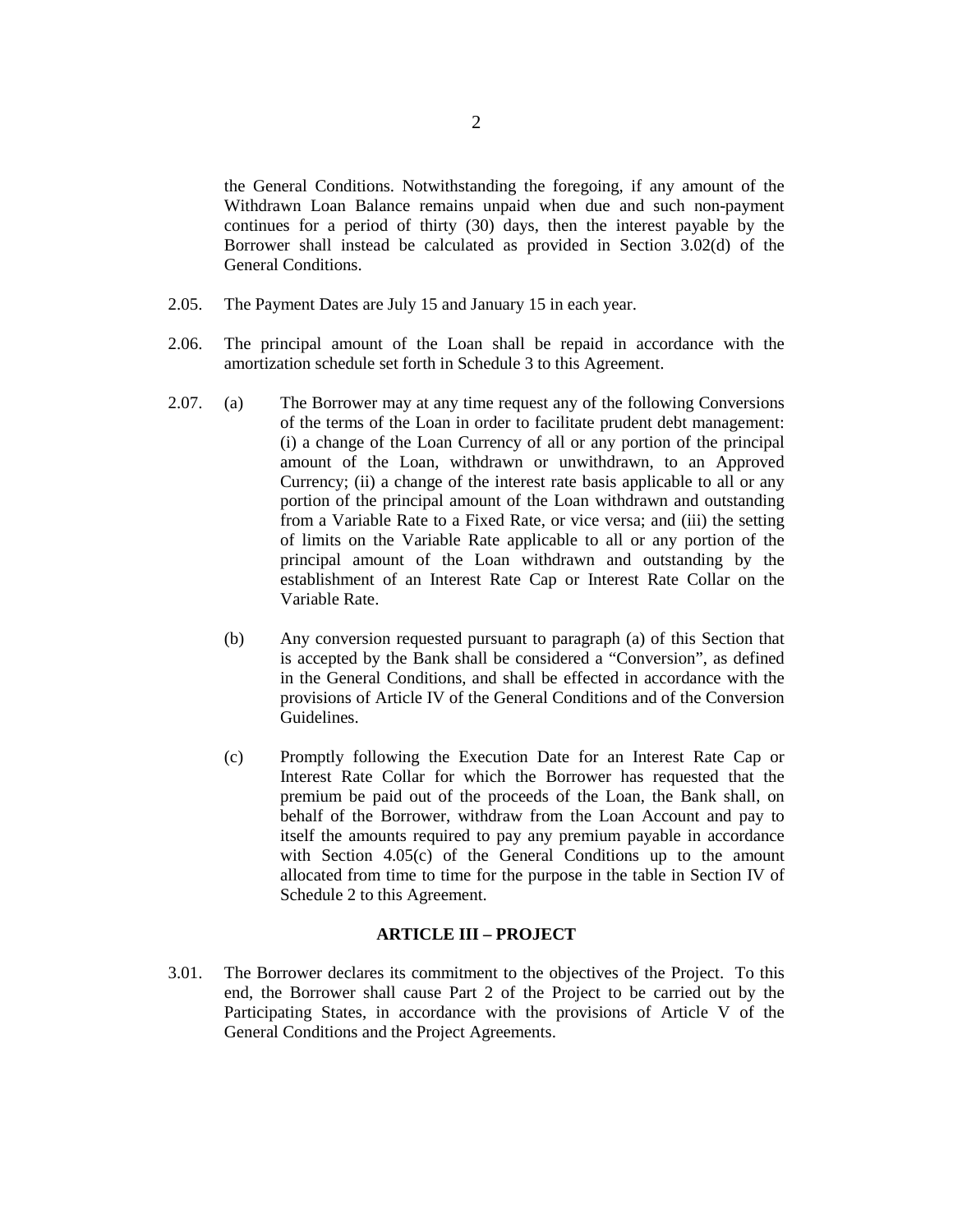- 3.02. The Borrower shall make the proceeds of the Loan available to the Participating States for carrying out Part 2 of the Project.
- 3.03. Without limitation upon the provisions of Section 3.01 of this Agreement, and except as the Borrower and the Bank shall otherwise agree, the Borrower shall ensure that the Project is carried out in accordance with the provisions of Schedule 2 to this Agreement.

# **ARTICLE IV – EFFECTIVENESS; TERMINATION**

- 4.01. The Additional Condition of Effectiveness is, namely that, all conditions precedent to the effectiveness of the GEF Grant Agreement (other than the effectiveness of the Loan Agreement) have been fulfilled.
- 4.02. The Effectiveness Deadline is the date ninety (90) days after the date of this Agreement.

#### **ARTICLE V – REPRESENTATIVE; ADDRESSES**

- 5.01. The Borrower's Representative is the Secretary or any Additional Secretary, Joint Secretary, Director, Deputy Secretary or Under Secretary of the Department of Economic Affairs in the Ministry of Finance of the Borrower.
- 5.02. The Borrower's Address is:

Secretary to the Government of India Department of Economic Affairs Ministry of Finance New Delhi, India

| Cable:                 | Telex:                  | Facsimile:     |
|------------------------|-------------------------|----------------|
| ECOFAIRS.<br>New Delhi | 953-31-66175<br>FINE IN | 91-11-23094075 |

5.03. The Bank's Address is:

International Bank for Reconstruction and Development 1818 H Street, N.W. Washington, D.C. 20433 United States of America

| Cable address:   | Telex:         | Facsimile:     |
|------------------|----------------|----------------|
| INTBAFRAD        | 248423(MCI) or | 1-202-477-6391 |
| Washington, D.C. | 64145(MCI)     |                |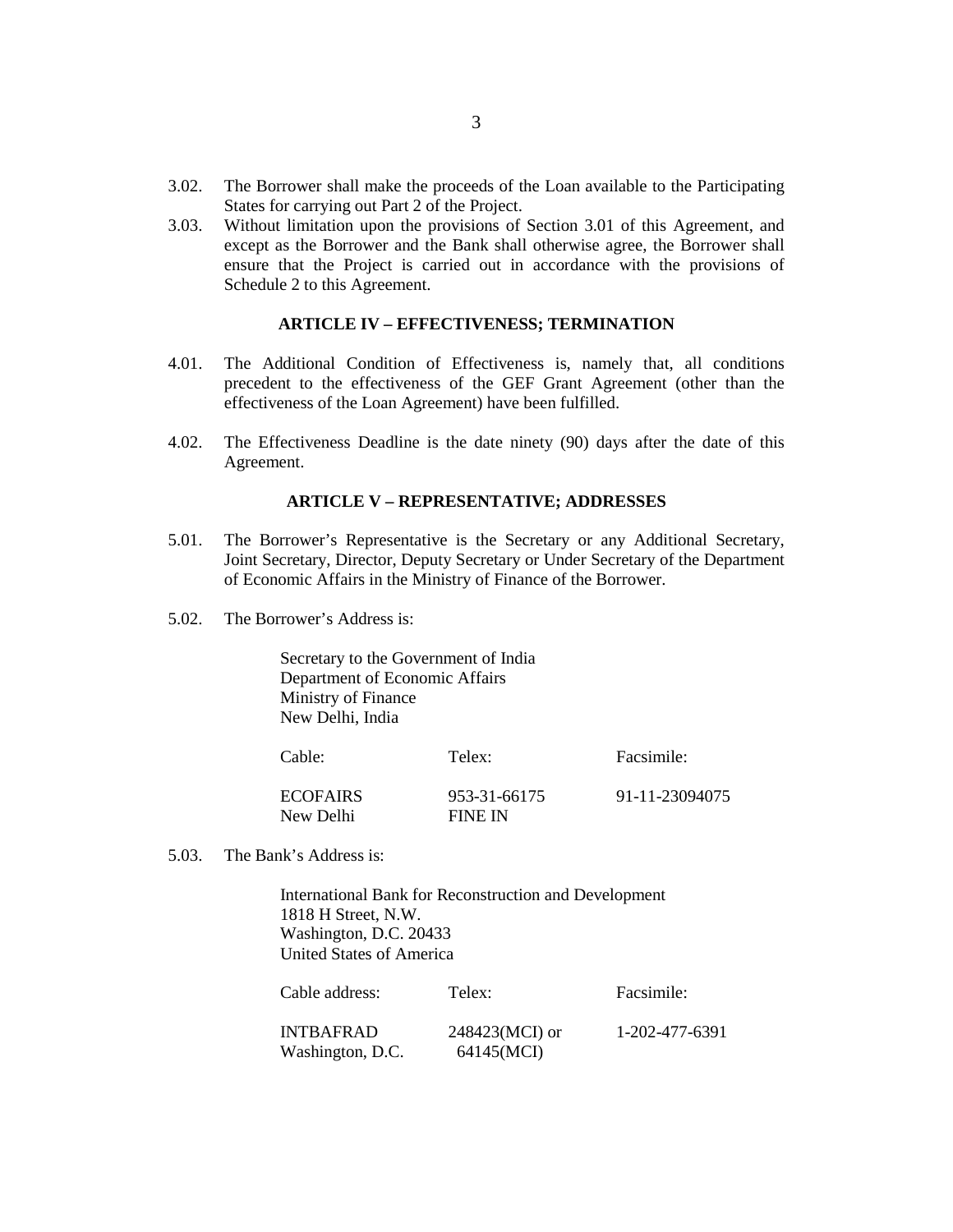AGREED at New Delhi, India, as of the day and year first above written.

# INDIA

By /s/ Anup K. Pujari Authorized Representative

# INTERNATIONAL BANK FOR RECONSTRUCTION AND DEVELOPMENT

By /s/ N. Roberto Zagha Authorized Representative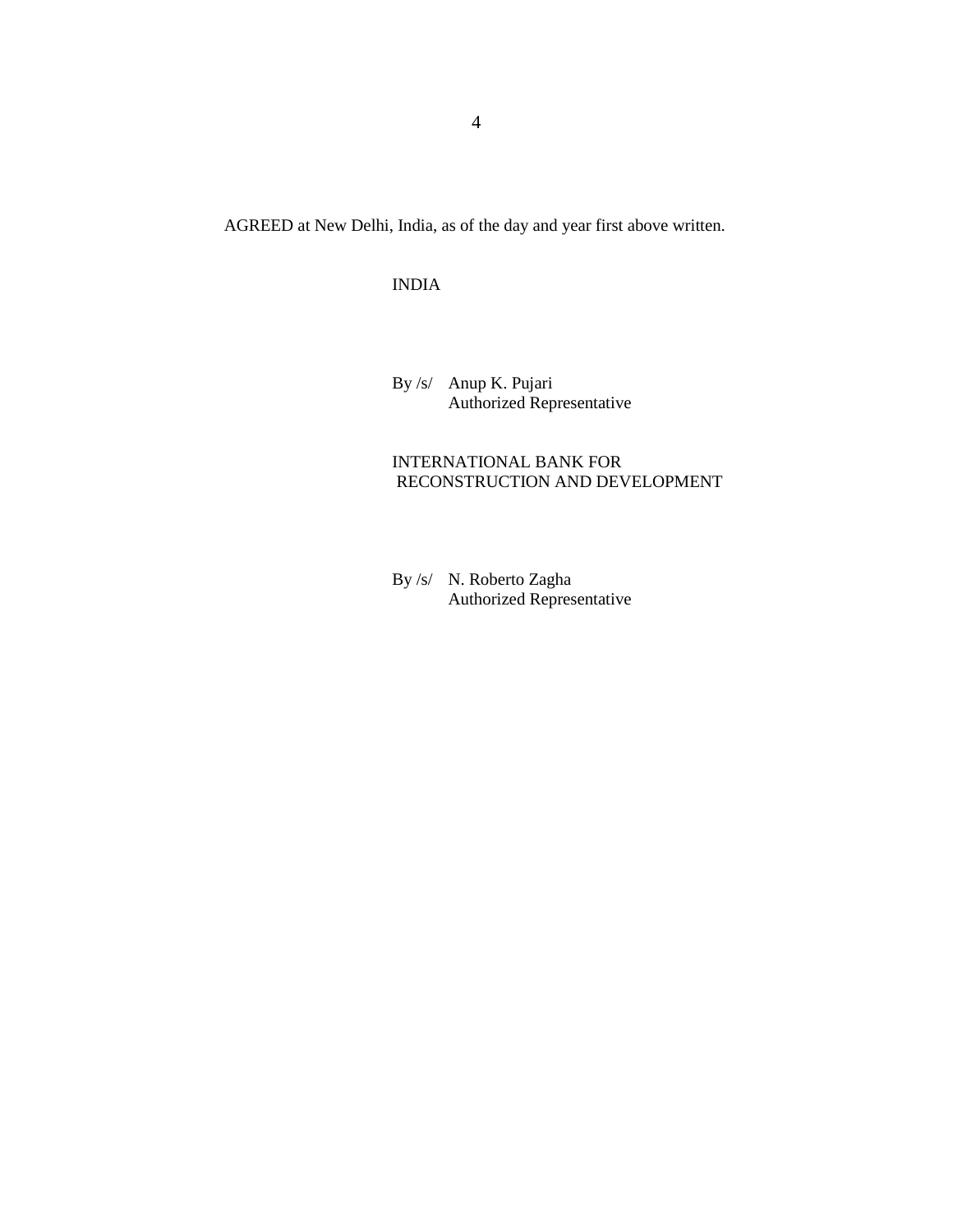#### **SCHEDULE 1**

## **Project Description**

The Project's development objective is to promote environmentally sustainable transport nationally and to improve the usage of environment-friendly transport modes through demonstration projects in selected cities.

The Project consists of the following parts:

#### **Part 1. Capacity Development Assistance for Urban Transport**

Providing technical assistance to the Borrower's Ministry of Urban Development in order to improve national, state, and local capacity to implement the National Urban Transport Policy, including: (i) development of implementation strategies and plans to implement key urban transport reforms envisioned in the National Urban Transport Policy; (ii) piloting model urban transport databases; (iii) identification and preparation of potential environmental-friendly urban transport investments in cities; and (iv) developing a national research program on sustainable urban transport.

#### **Part 2. City Demonstration Projects**

Designing and implementing high-profile and replicable city demonstration projects focusing on sustainable transport solutions in selected cities in the Participating States. Activities to be financed by the Bank shall include, among other things, the following activities:

#### A. Chhattisgarh

Carrying out physical investments for initial bus rapid transport corridors in Naya Raipur including new roads, cycle tracks, pedestrian walkways, bus stops, bus shelters, bus terminals, and bus depot.

- B. Maharashtra
- 1. Constructing pedestrian and bicycle infrastructure along existing bus rapid transport corridors in Pune.
- 2. Improving public transport system in Pune.
- 3. Implementation of a bus rapid transit system in Pimpri Chinchwad including:
	- (a) constructing relevant road infrastructure and structures; and
	- (b) other works associated with implementation of the system.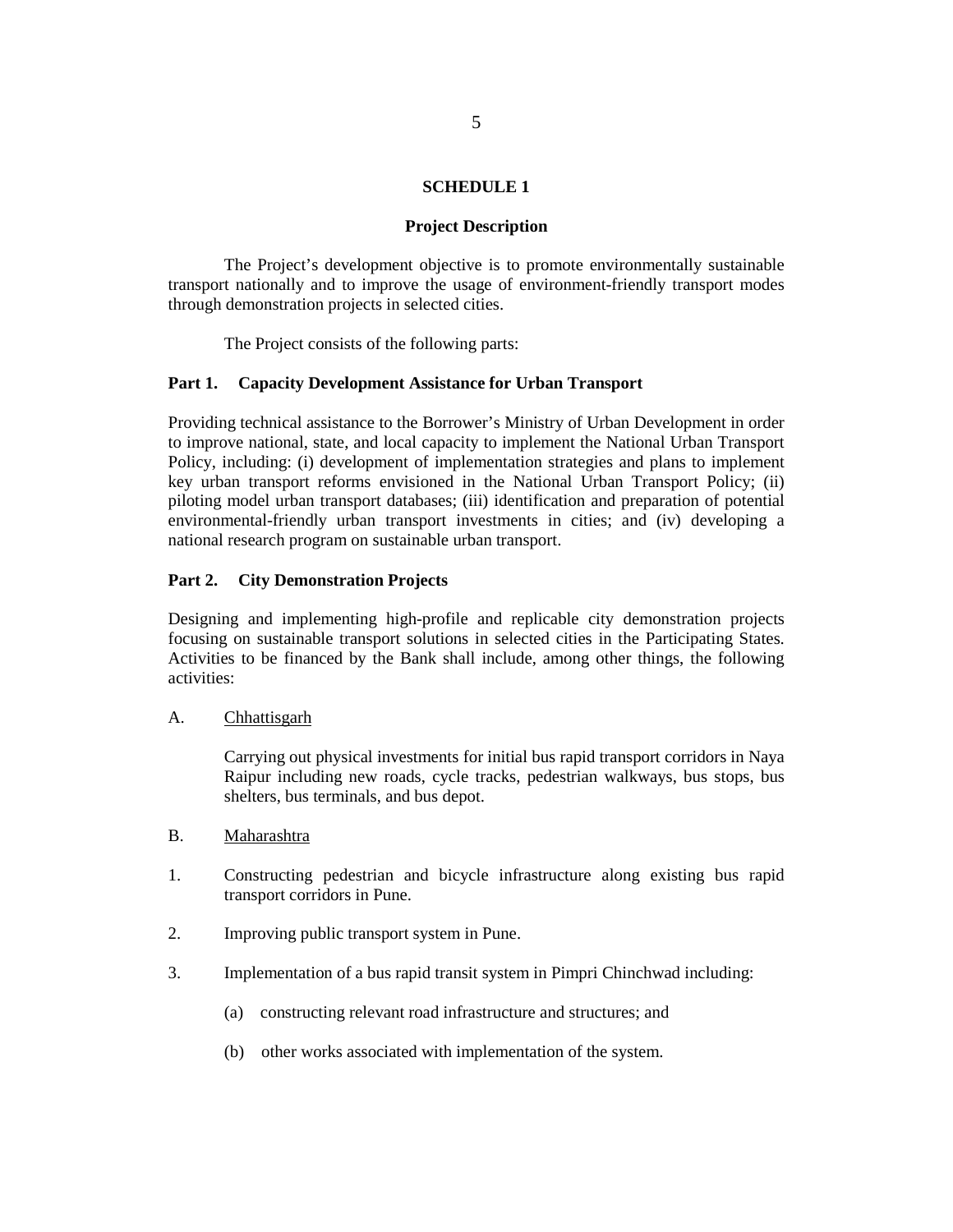#### **SCHEDULE 2**

## **Project Execution**

## **Section I. Implementation Arrangements**

## **A. Institutional Arrangements**

- 1. The Borrower shall:
	- (a) maintain throughout the period of Project implementation a Steering Committee chaired by the Secretary, Ministry of Urban Development and consisting of the Project Director and other senior officers from the Ministry of Urban Development and other relevant ministries to lead the implementation of the Project; and
	- (b) establish and maintain throughout the period of Project implementation a national Project Management Unit, headed by a Project Director who is a senior officer from the Ministry of Urban Development, and supported by a full-time Project Manager and a multi-disciplinary team of suitably qualified personnel, and with resources sufficient to carry out the technical, financial management, procurement management, social, environmental, monitoring and evaluation, and public communication activities required to achieve the Project's development objective in a timely and effective manner.
	- (c) shall appoint no later than ninety (90) days after the Effective Date and thereafter maintain throughout the period of Project implementation, a suitably qualified finance manager at the Project Management Unit, and shall cause each of the Participating States to appoint no later than ninety (90) days after the Effective Date and, maintain throughout the period of Project implementation, a suitably qualified finance professional, at the respective Project Implementing Agencies.
- 2. The Borrower shall:
	- (a) cause each of the Participating States to carry out Part 2 of the Project through its designated Project Implementing Agencies in accordance with this Agreement, its respective Project Agreement with the Bank, Financial Management Manual, the Operations Manual, the Environmental and Social Management Framework including, where applicable, Environmental Management Plan(s) and Resettlement Action Plan(s), and the Participation Agreement;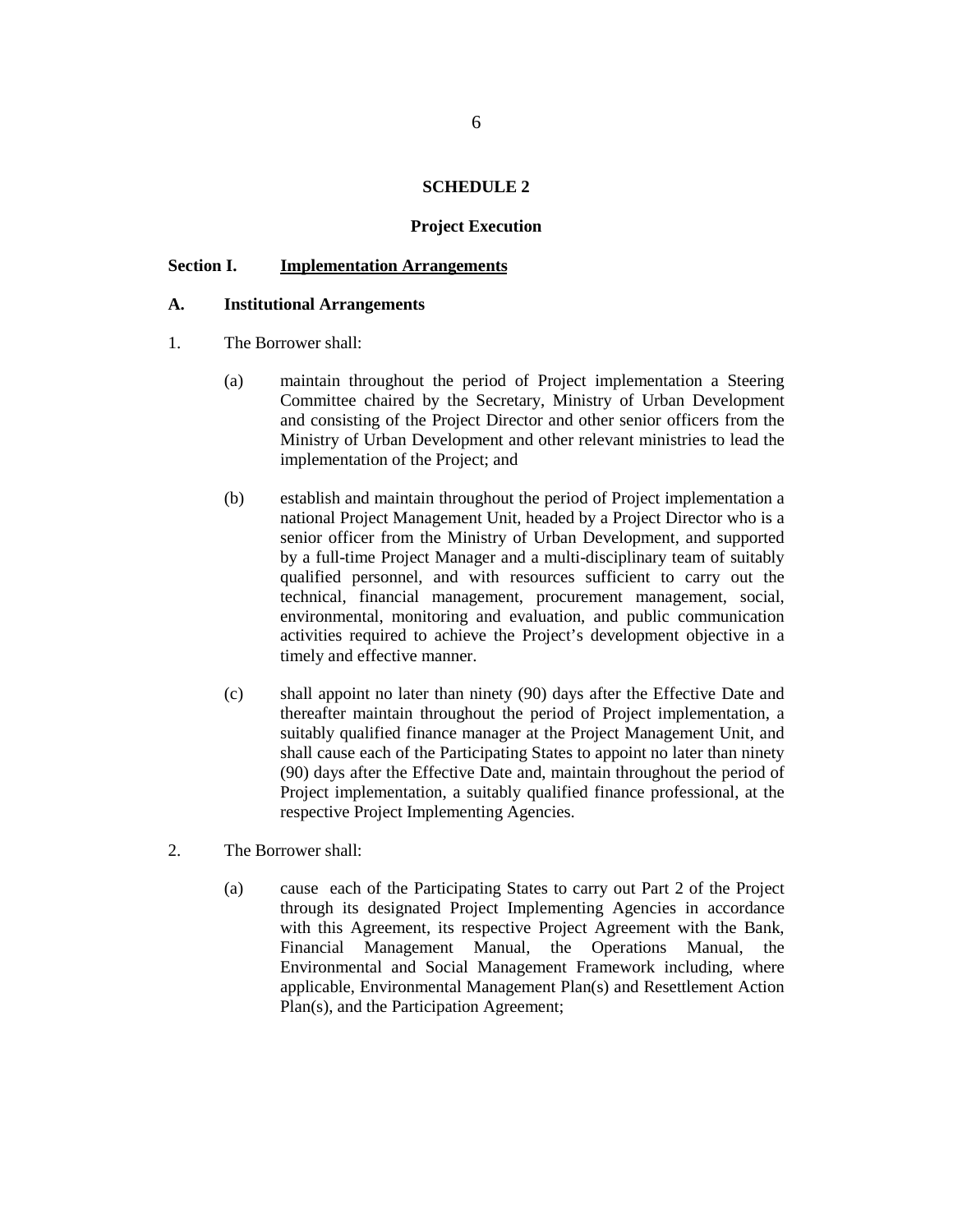- (b) cause each of the Participating States to take all necessary steps to ensure that all Project activities are implemented in accordance with the Schedule to the Project Agreements;
- (c) provide each of the Participating States with financial and technical assistance required for the implementation of Project activities at the state level; and
- (d) protect the interests of the Borrower and the Bank to accomplish the purposes of the Loan.

# **B. Anti-Corruption**

 The Borrower shall ensure that the Project is carried out in accordance with the provisions of the Anti-Corruption Guidelines and the Governance and Accountability Action Plan.

# **C. Other Matters**

Notwithstanding any existing allocation of an amount of the Loan to a category of expenditures in the table in Section IV.A of this Schedule, the Bank and the Borrower may agree at any time to modify such allocations including the addition or revision of any category of expenditure, based on mutually agreed criteria.

# **Section II. Project Monitoring Reporting and Evaluation**

## **A. Project Reports**

- 1. The Borrower through the Ministry of Urban Development shall monitor and evaluate the progress of the Project and prepare Project Reports in accordance with the provisions of Section 5.08 of the General Conditions and on the basis of indicators agreed with the Bank. Each Project Report shall cover the period of one (1) quarter, and shall be furnished to the Bank not later than forty-five (45) days after the end of the period covered by such report.
- 2. For purposes of Section 5.08(c) of the General Conditions, the report on the execution of the Project and related plan required pursuant to that Section shall be furnished to the Bank not later than May 31, 2015.

# **B. Financial Management, Financial Reports and Audits**

1. The Borrower shall through the Ministry of Urban Development maintain or cause to be maintained a financial management system in accordance with the provisions of Section 5.09 of the General Conditions.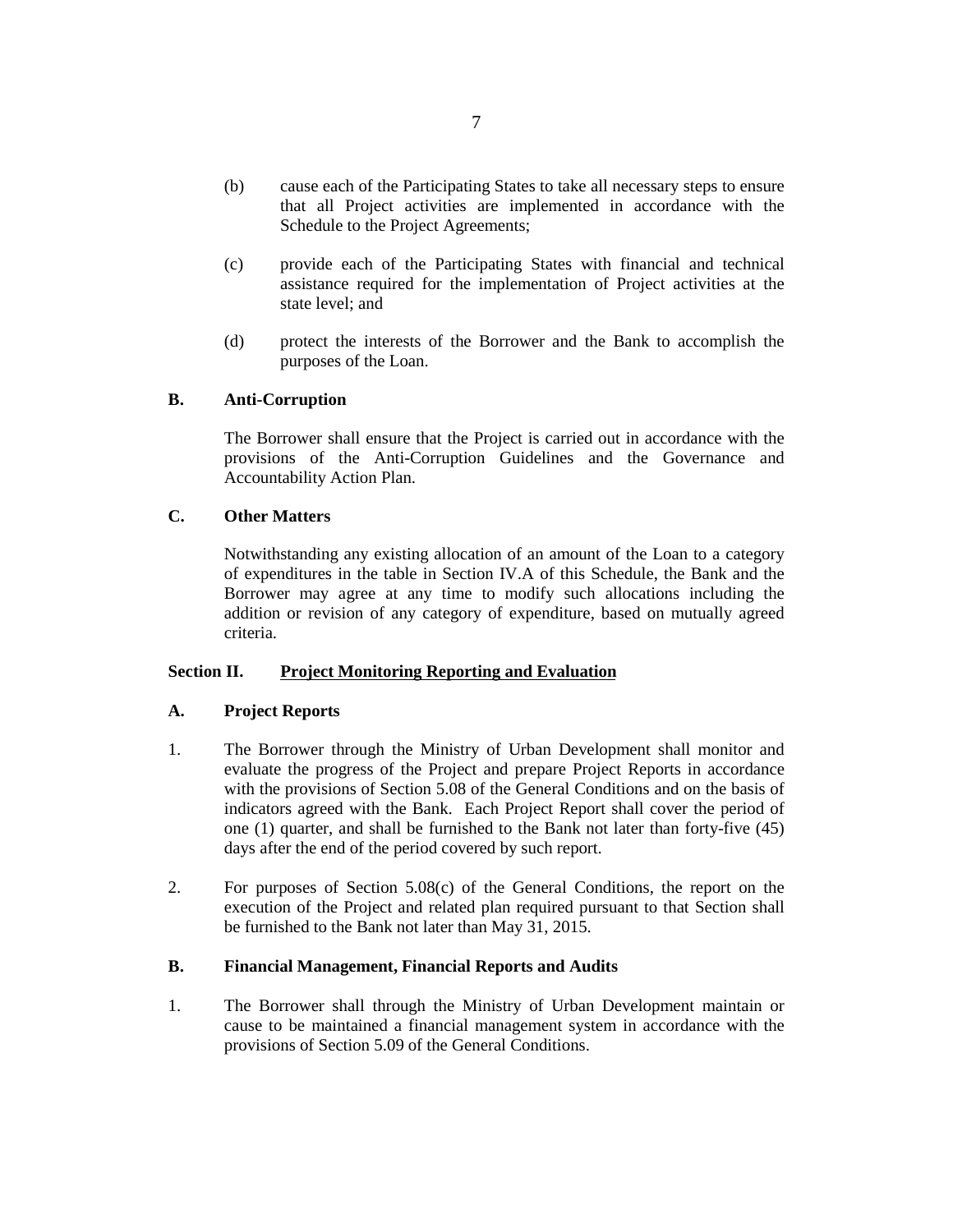- 2. Without limitation on the provisions of Part A of this Section, the Borrower shall through the Ministry of Urban Development cause the Participating States to prepare and furnish to the Bank not later than forty-five (45) days after the end of each quarter, interim unaudited financial reports for the Project covering the quarter, in form and substance satisfactory to the Bank.
- 3. The Borrower shall through the Ministry of Urban Development have the Financial Statements audited in accordance with the provisions of Section 5.09(b) of the General Conditions. Each audit of the Financial Statements shall cover the period of one (1) Financial Year, commencing with the Financial Year in which the first withdrawal under the Project was made. The audited Financial Statements for each such period for each Project Implementing Agency shall be furnished to the Bank not later than six (6) months after the end of such period.
- 4. The Borrower through the Ministry of Urban Development shall appoint internal auditors for the Project with terms of reference agreed with the Bank no later than ninety (90) days after the Effective Date and establish and maintain throughout the period of Project implementation an audit committee.

# **Section III. Procurement**

## **A. General**

- 1. **Goods, Works and Non-Consulting Services**. All goods, works and nonconsulting services required for the Project and to be financed out of the proceeds of the Loan shall be procured in accordance with the requirements set forth or referred to in Section I of the Procurement Guidelines, and with the provisions of this Section.
- 2. **Consultants' Services**. All consultants' services required for the Project and to be financed out of the proceeds of the Loan shall be procured in accordance with the requirements set forth or referred to in Sections I and IV of the Consultant Guidelines and with the provisions of this Section.
- 3. **Definitions**. The capitalized terms used below in this Section to describe particular procurement methods or methods of review by the Bank of particular contracts refer to the corresponding method described in the Procurement Guidelines, or Consultant Guidelines, as the case may be.

# **B. Particular Methods of Procurement of Goods, Works and Non-Consulting Services**

1. **International Competitive Bidding**. Except as otherwise provided in paragraph 2 below, goods, works and non-consulting services shall be procured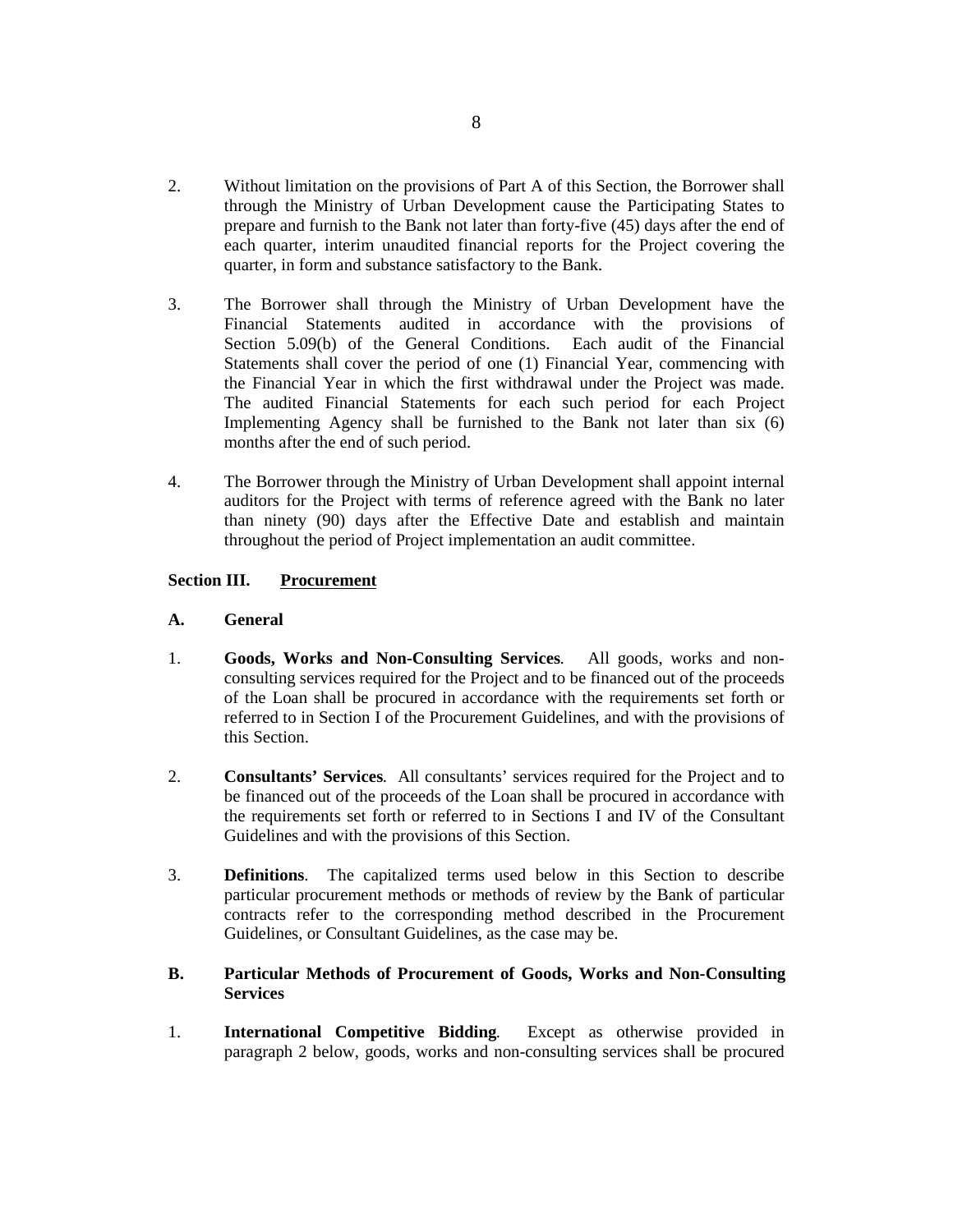under contracts awarded on the basis of International Competitive Bidding subject to the following additional procedures:

- (a) the Procurement Plan shall specify the circumstances under which such procurement method may be used; and
- (b) standard bidding documents and procedures approved by the Bank shall be used.
- 2. **Other Methods of Procurement of Goods and Works**. The following table specifies the methods of procurement, other than International Competitive Bidding, which may be used for goods, works and non-consulting services. The Procurement Plan shall specify the circumstances under which such methods may be used.

## **Procurement Method**

- (a) National Competitive Bidding, and the additional provisions agreed between the Borrower and the Bank
- (b) Limited Competitive Bidding/Shopping
- (c) Direct Contracting

#### **C. Particular Methods of Procurement of Consultants' Services**

- 1. **Quality- and Cost-based Selection**. Except as otherwise provided in paragraph 2 below, consultants' services shall be procured under contracts awarded on the basis of Quality- and Cost-based Selection, subject to the following additional procedures:
	- (a) the Procurement Plan shall specify the circumstances under which such procurement method may be used; and
	- (b) standard Request for Proposal documents and procedures approved by the Bank shall be used.
- 2. **Other Methods of Procurement of Consultants' Services**. The following table specifies the methods of procurement, other than Quality- and Cost-based Selection, which may be used for consultants' services. The Procurement Plan shall specify the circumstances under which such methods may be used.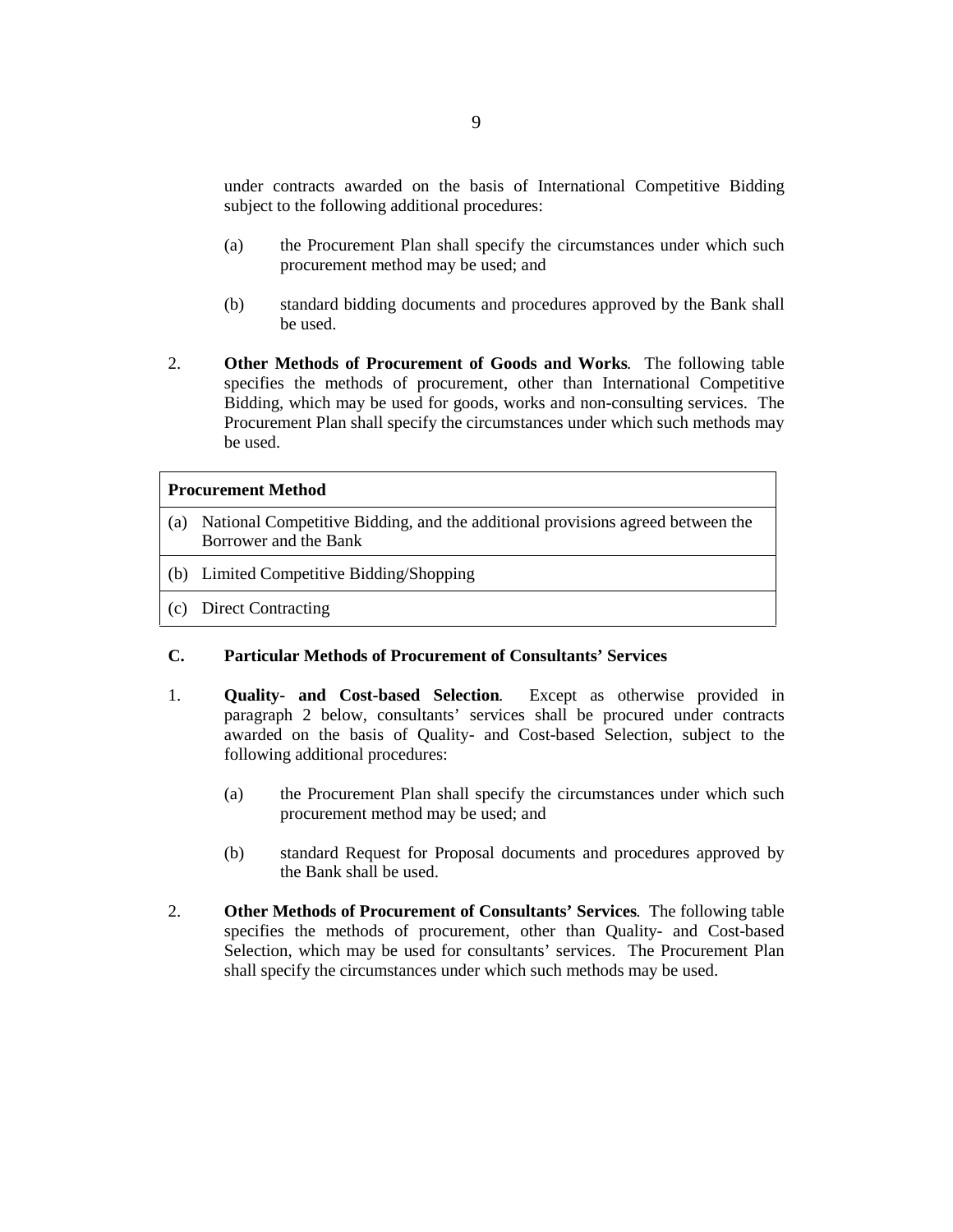# **Procurement Method**

(a) Quality-Based Selection

(b) Selection under a Fixed Budget

(c) Least-Cost Selection

(d) Selection Based on the Consultants' Qualifications

(e) Single-Source Selection

(f) Selection of Individual Consultants as per the Guidelines

# **D. Review by the Bank of Procurement Decisions**

The Procurement Plan shall set forth those contracts which shall be subject to the Bank's Prior Review. All other contracts shall be subject to Post Review by the Bank.

# **Section IV. Withdrawal of Loan Proceeds**

# **A. General**

- 1. The Borrower may withdraw the proceeds of the Loan in accordance with the provisions of Article II of the General Conditions, this Section, and such additional instructions as the Bank shall specify by notice to the Borrower (including the "World Bank Disbursement Guidelines for Projects" dated May 2006, as revised from time to time by the Bank and as made applicable to this Agreement pursuant to such instructions), to finance Eligible Expenditures as set forth in the table in paragraph 2 below.
- 2. The following table specifies the categories of Eligible Expenditures that may be financed out of the proceeds of the Loan ("Category"), the allocation of the amounts of the Loan to each Category, and the percentage of expenditures to be financed for Eligible Expenditures in each Category.

| Category                                  | <b>Amount of the Loan</b><br><b>Allocated</b><br>(expressed in USD) | Percentage of<br><b>Expenditures to be</b><br>financed<br>(inclusive of Taxes) |
|-------------------------------------------|---------------------------------------------------------------------|--------------------------------------------------------------------------------|
| (1) Chhattisgarh                          |                                                                     |                                                                                |
| (a) Works under Part 2A of<br>the Project | 12,270,000                                                          | 100%                                                                           |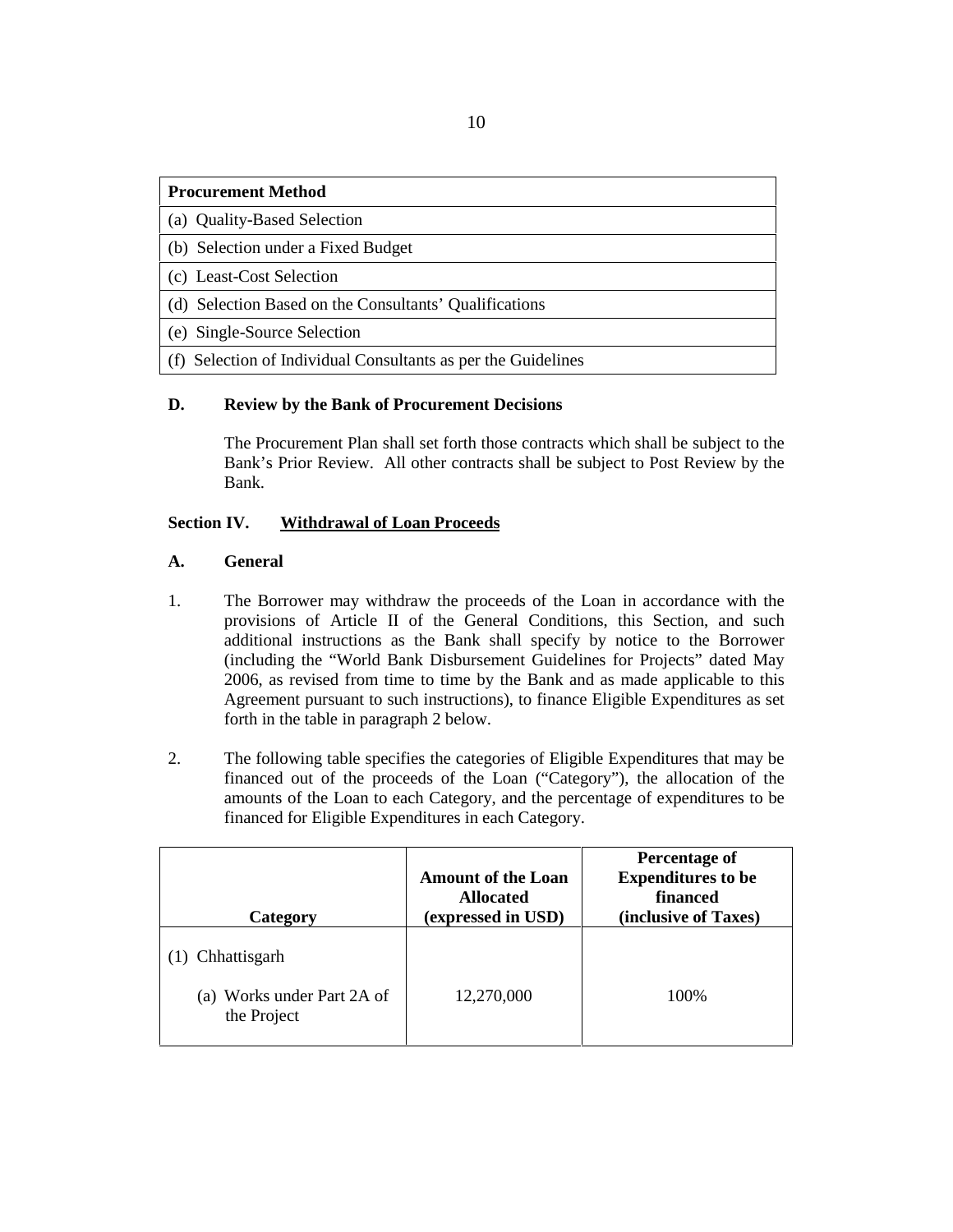| (b) Goods under Part 2A of<br>the Project                                       | 1,667,000        | 100%                                                                                                                                           |
|---------------------------------------------------------------------------------|------------------|------------------------------------------------------------------------------------------------------------------------------------------------|
| (2) Maharashtra                                                                 |                  |                                                                                                                                                |
| (a) Works under sub-<br>component (1) of Part<br>2B of the Project              | 20,063,000       | 100%                                                                                                                                           |
| (b) Works under sub-<br>component (2) of Part<br>2B of the Project              | 15,458,000       | 48%                                                                                                                                            |
| (c) Goods under sub-<br>components $(1)$ and $(2)$<br>of Part 2B of the Project | 2,084,000        | 22%                                                                                                                                            |
| (d) Works under sub-<br>component (3a) of Part<br>2B of the Project             | 29,877,000       | 28%                                                                                                                                            |
| (e) Works under sub-<br>component (3b) of Part<br>2B of the Project             | 6,667,000        | 100%                                                                                                                                           |
| (f) Goods under sub-<br>component (3) of Part<br>2B of the Project              | 1,458,000        | 78%                                                                                                                                            |
| (c) Unallocated                                                                 | 15,422,925       |                                                                                                                                                |
| (3) Front-end Fee                                                               | 263,075          | Amount payable pursuant<br>Section 2.03 of this<br>to<br>Agreement in accordance<br>with Section $2.07(b)$ of the<br><b>General Conditions</b> |
| (4) Premia for Interest Rate Caps<br>and Interest Rate Collars                  | $\boldsymbol{0}$ | Amount due pursuant to<br>Section<br>2.07(c)<br>of<br>this<br>Agreement                                                                        |
| <b>TOTAL AMOUNT</b>                                                             | 105,230,000      |                                                                                                                                                |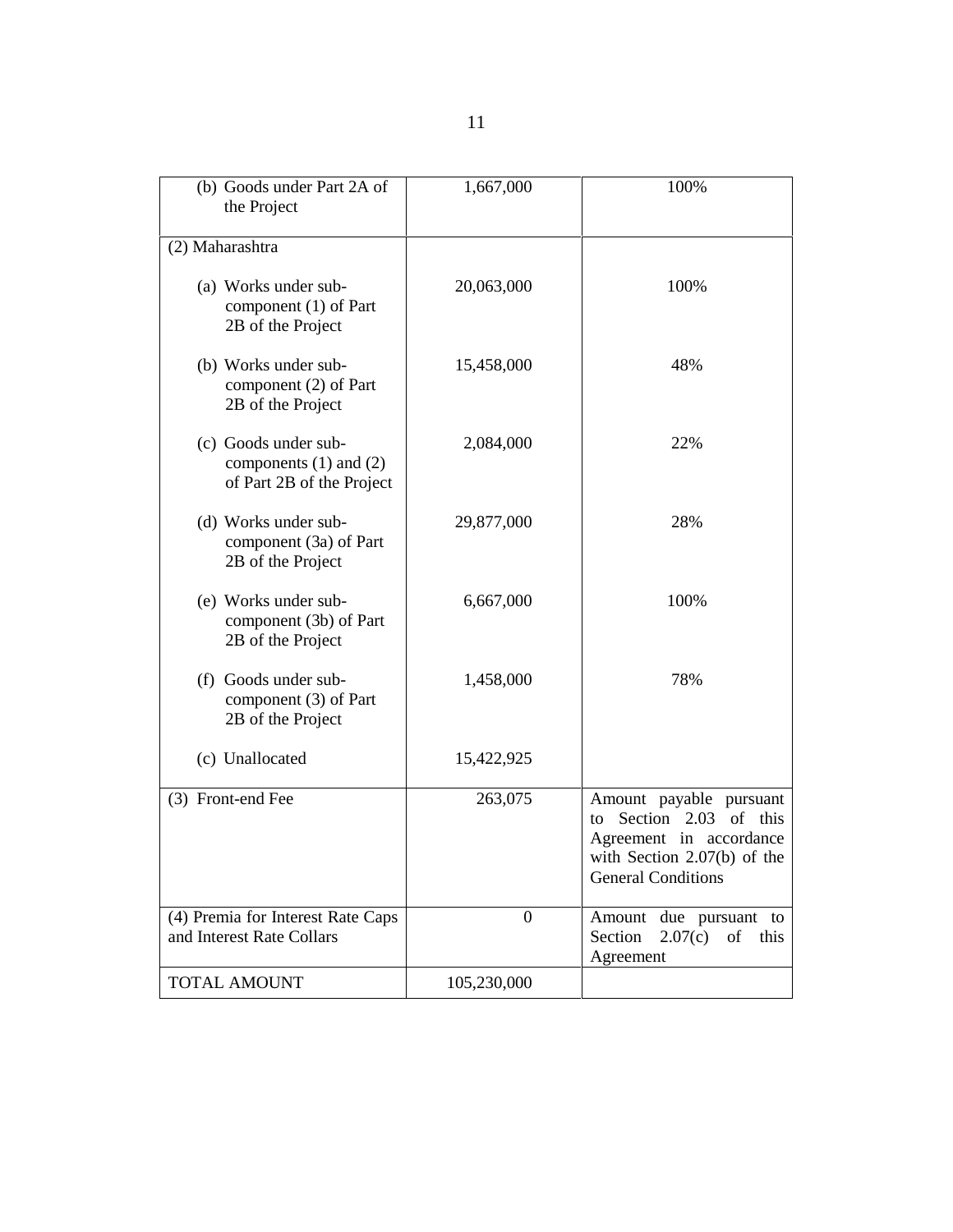# **B. Withdrawal Conditions; Withdrawal Period**

- 1. Notwithstanding the provisions of Part A of this Section, no withdrawal shall be made for payments made prior to the date of this Agreement, except that withdrawals up to an aggregate amount not to exceed \$20,000,000 respectively may be made for payments made prior to this date but on or after January 1, 2009 for Eligible Expenditures under Category 1, Category 2, and Category 3.
- 2. The Closing Date is November 30, 2014.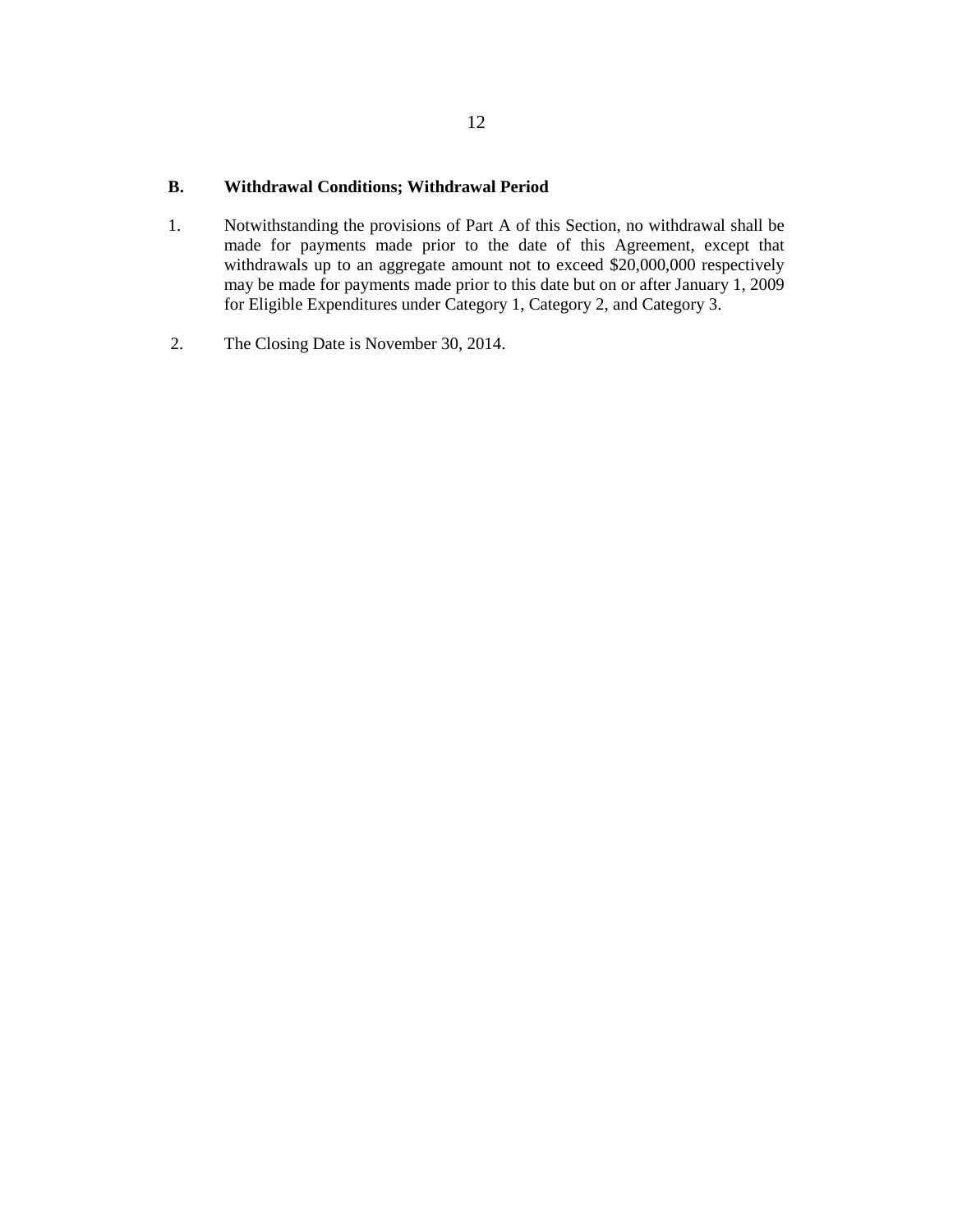## **SCHEDULE 3**

#### **Amortization Schedule**

1. The following table sets forth the Principal Payment Dates of the Loan and the percentage of the total principal amount of the Loan payable on each Principal Payment Date ("Installment Share"). If the proceeds of the Loan have been fully withdrawn as of the first Principal Payment Date, the principal amount of the Loan repayable by the Borrower on each Principal Payment Date shall be determined by the Bank by multiplying: (a) Withdrawn Loan Balance as of the first Principal Payment Date; by (b) the Installment Share for each Principal Payment Date, such repayable amount to be adjusted, as necessary, to deduct any amounts referred to in paragraph 4 of this Schedule, to which a Currency Conversion applies.

|                                | <b>Installment Share</b>    |
|--------------------------------|-----------------------------|
| <b>Principal Payment Date</b>  | (Expressed as a Percentage) |
|                                |                             |
| On each January 15 and July 15 |                             |
| Beginning January 15, 2015     |                             |
| through July 15, 2039          | 2%                          |

- 2. If the proceeds of the Loan have not been fully withdrawn as of the first Principal Payment Date, the principal amount of the Loan repayable by the Borrower on each Principal Payment Date shall be determined as follows:
	- (a) To the extent that any proceeds of the Loan have been withdrawn as of the first Principal Payment Date, the Borrower shall repay the Withdrawn Loan Balance as of such date in accordance with paragraph 1 of this Schedule.
	- (b) Any amount withdrawn after the first Principal Payment Date shall be repaid on each Principal Payment Date falling after the date of such withdrawal in amounts determined by the Bank by multiplying the amount of each such withdrawal by a fraction, the numerator of which is the original Installment Share specified in the table in paragraph 1 of this Schedule for said Principal Payment Date ("Original Installment Share") and the denominator of which is the sum of all remaining Original Installment Shares for Principal Payment Dates falling on or after such date, such amounts repayable to be adjusted, as necessary, to deduct any amounts referred to in paragraph 4 of this Schedule, to which a Currency Conversion applies.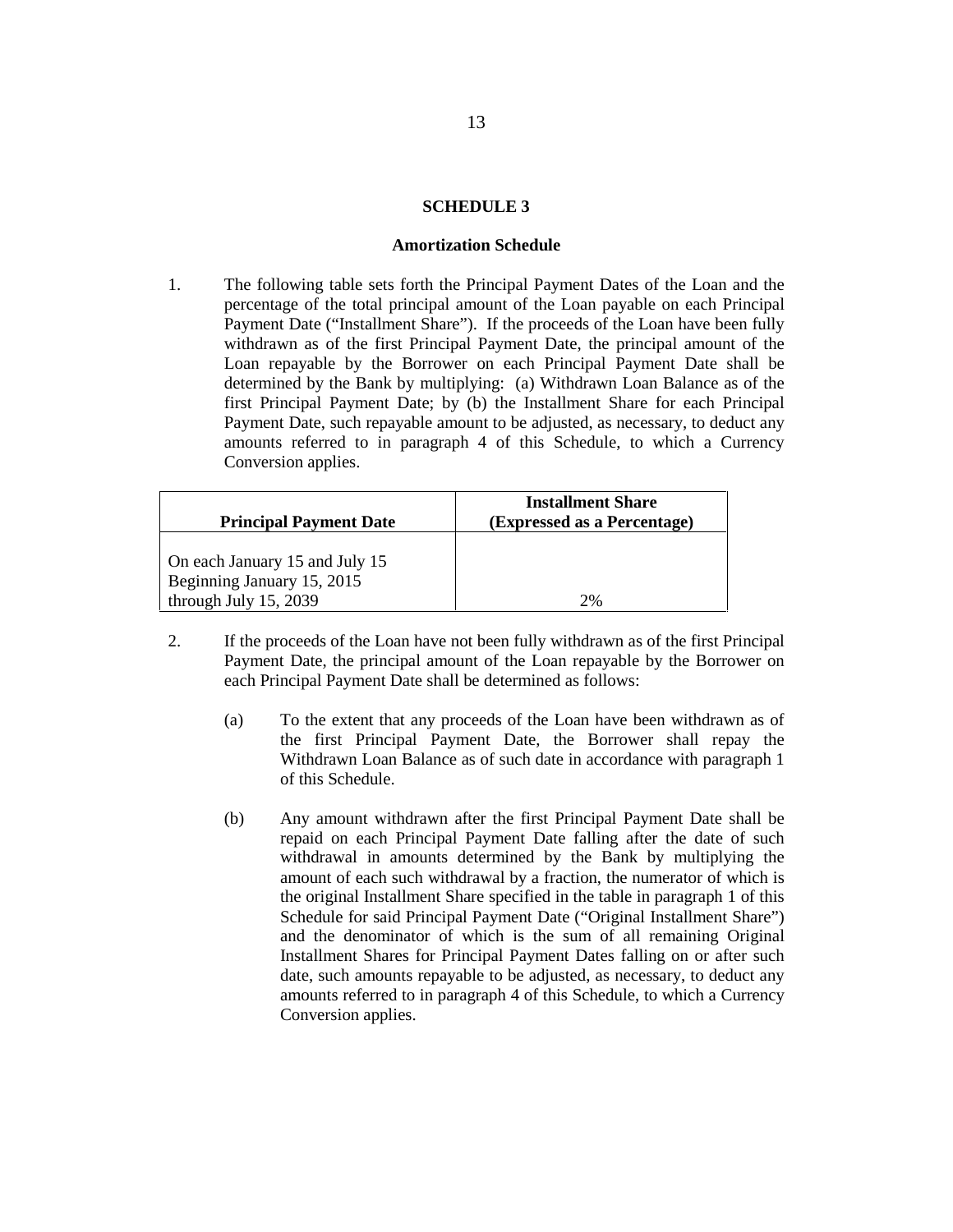- 3. (a) Amounts of the Loan withdrawn within two (2) calendar months prior to any Principal Payment Date shall, for the purposes solely of calculating the principal amounts payable on any Principal Payment Date, be treated as withdrawn and outstanding on the second Principal Payment Date following the date of withdrawal and shall be repayable on each Principal Payment Date commencing with the second Principal Payment Date following the date of withdrawal.
	- (b) Notwithstanding the provisions of sub-paragraph (a) of this paragraph, if at any time the Bank adopts a due date billing system under which invoices are issued on or after the respective Principal Payment Date, the provisions of such sub-paragraph shall no longer apply to any withdrawals made after the adoption of such billing system.
- 4. Notwithstanding the provisions of paragraphs 1 and 2 of this Schedule, upon a Currency Conversion of all or any portion of the Withdrawn Loan Balance to an Approved Currency, the amount so converted in the Approved Currency that is repayable on any Principal Payment Date occurring during the Conversion Period, shall be determined by the Bank by multiplying such amount in its currency of denomination immediately prior to the Conversion by either: (i) the exchange rate that reflects the amounts of principal in the Approved Currency payable by the Bank under the Currency Hedge Transaction relating to the Conversion; or (ii) if the Bank so determines in accordance with the Conversion Guidelines, the exchange rate component of the Screen Rate.
- 5. If the Withdrawn Loan Balance is denominated in more than one (1) Loan Currency, the provisions of this Schedule shall apply separately to the amount denominated in each Loan Currency, so as to produce a separate amortization schedule for each such amount.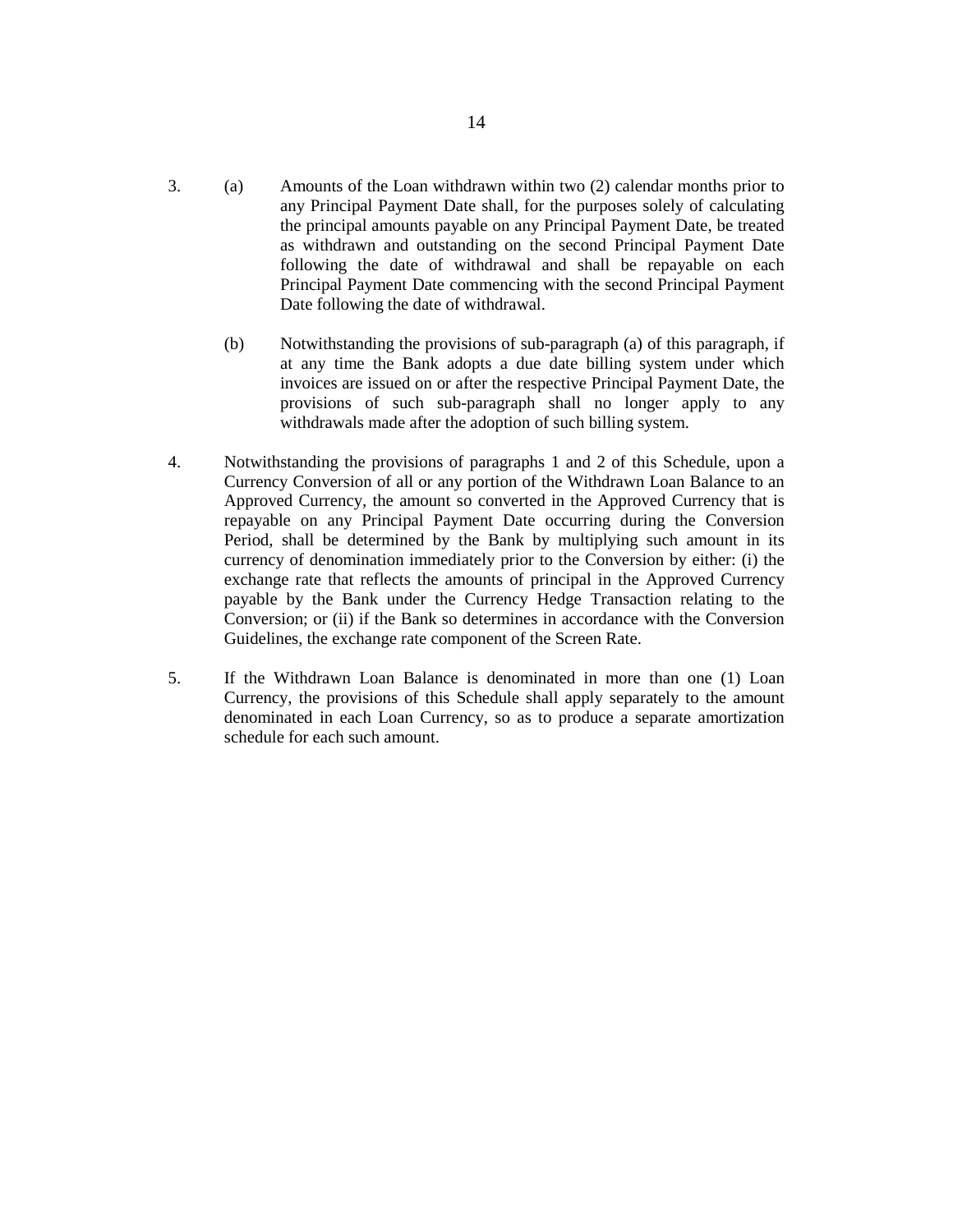## **APPENDIX**

#### **Section I. Definitions**

- 1. "Anti-Corruption Guidelines" means the "Guidelines on Preventing and Combating Fraud and Corruption in Projects Financed by IBRD Loans and IDA Credits and Grants", dated October 15, 2006.
- 2. "BRT" means the Bus Rapid Transit System or a high-performance bus-based public transport system, which combines physically segregated roadways reserved for buses with other innovative features, such as modern off-board fare collection systems, level entry between station platforms and the buses, central bus control and other features, and careful planning and management of bus services.
- 3. "Category" means a category set forth in the table in Section IV of Schedule 2 to this Agreement.
- 4. "Consultant Guidelines" means the "Guidelines: Selection and Employment of Consultants by World Bank Borrowers" published by the Bank in May 2004 and revised in October 2006.
- 5. "Environmental Management Plan" means the plan prepared by each of the Participating States in a manner satisfactory to the Bank and in accordance with the provisions of the Environmental and Social Management Framework and includes any subsequent amendments made with the Bank's agreement.
- 6. "Environmental and Social Management Framework" means the framework acceptable to the Bank dated February 26, 2009, which describes the principles, objectives, and approaches to be followed in minimizing any adverse environmental and social impacts from carrying out Project activities including land acquisition and involuntary resettlement and includes principles and guidelines for the preparation of any Environmental Management Plan and Resettlement Action Plan that may be necessary to mitigate those impacts and includes any subsequent amendments made with the Bank's agreement.
- 7. "Financial Management Manual" means the Borrower's manual dated October 29, 2009, including subsequent amendments made with the Bank's agreement, containing various arrangements and procedures regarding financial management, accounting, fund flow, reporting, and audit.
- 8. "Financial Year" means the Borrower's financial year beginning April 1 and ending March 31 of the following year.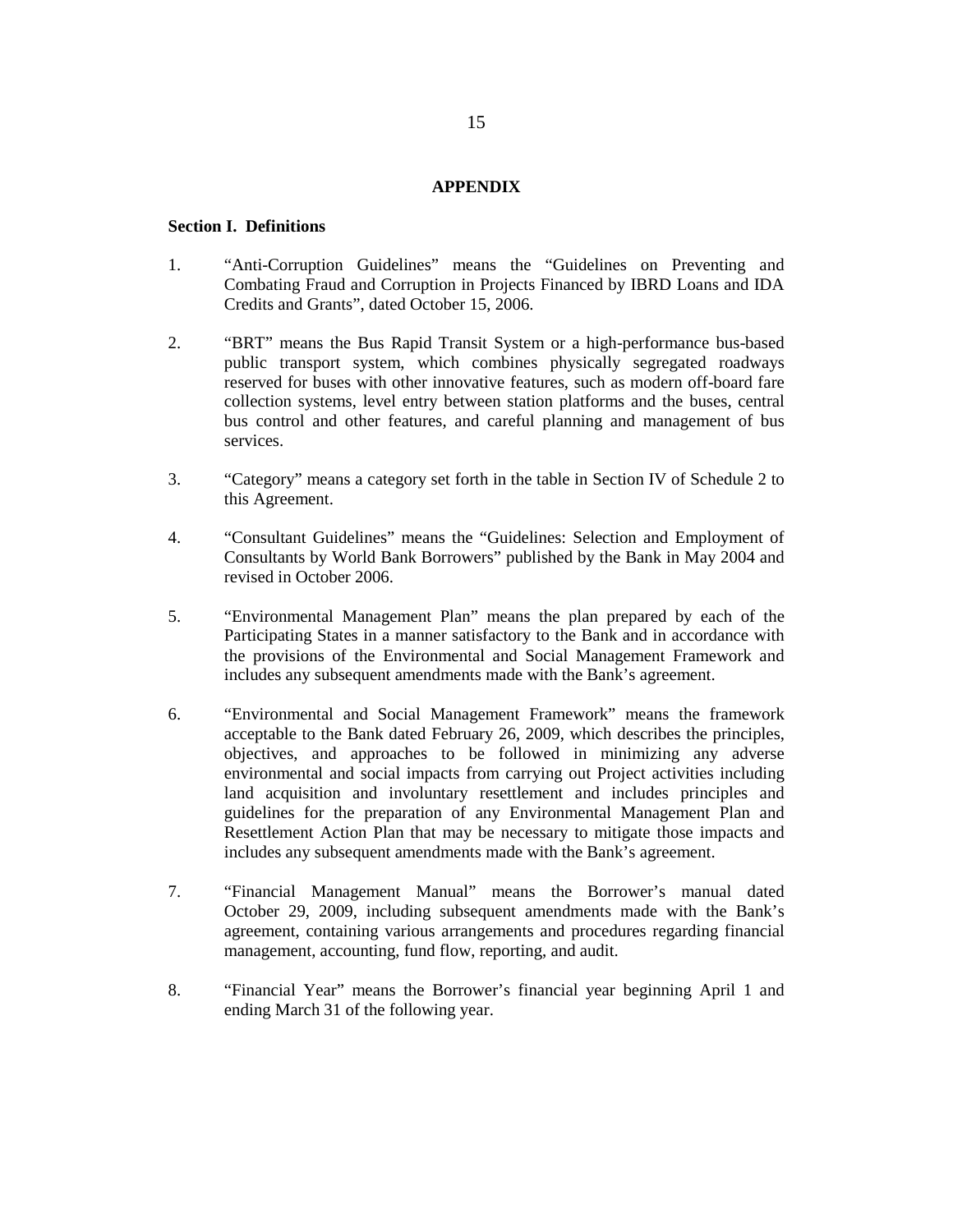- 9. "General Conditions" means the "International Bank for Reconstruction and Development General Conditions for Loans", dated July 1, 2005 (as amended through February 12, 2008) with the modifications set forth in Section II of this Appendix.
- 10. "GEF Grant Agreement" means the agreement between the Borrower and the World Bank for the Project, of the same date as this Agreement, as such agreement may be amended from time to time.
- 11. "Governance and Accountability Action Plan" means the plan dated May 26, 2009 adopted by the Borrower and by each of the Participating States that sets forth the key actions to be undertaken to strengthen governance, transparency, and accountability under the Project, as such plan may be revised from time to time with the prior approval of the World Bank.
- 12. "Ministry of Urban Development" means a ministry of the Borrower's central government responsible for the formulation of policies, coordination of activities, and support and monitoring of programs concerning urban development and including any successor ministry or agency thereto.
- 13. "Operations Manual" means the Project's operational manual dated May 26, 2009 including subsequent amendments made with the Bank's agreement that outlines various principles, rules, and procedures for implementing the Project.
- 14. "Participating States" means the States of Chhattisgarh and Maharashtra, and such other State or States, as may be selected by the Borrower from time to time and agreed by the Bank, which are responsible as Project Implementing Entities (as such term is defined in the General Conditions) for ensuring the implementation of Part 2 of this Project through their respective Project Implementing Agencies, provided, however, that no State shall be eligible to become a Participating State unless it has first entered into a Project Agreement with the Bank.
- 15. "Participation Agreement" means the agreement between the Ministry of Urban Development, the Participating States, and each Project Implementing Agency including such amendments and revisions to the agreement that may be made with the World Bank's concurrence.
- 16. "Procurement Guidelines" means the "Guidelines: Procurement under IBRD Loans and IDA Credits" published by the Bank in May 2004 and revised in October 2006.
- 17. "Procurement Plan" means the procurement plan for the Project, dated May 27, 2009 and referred to in paragraph 1.16 of the Procurement Guidelines and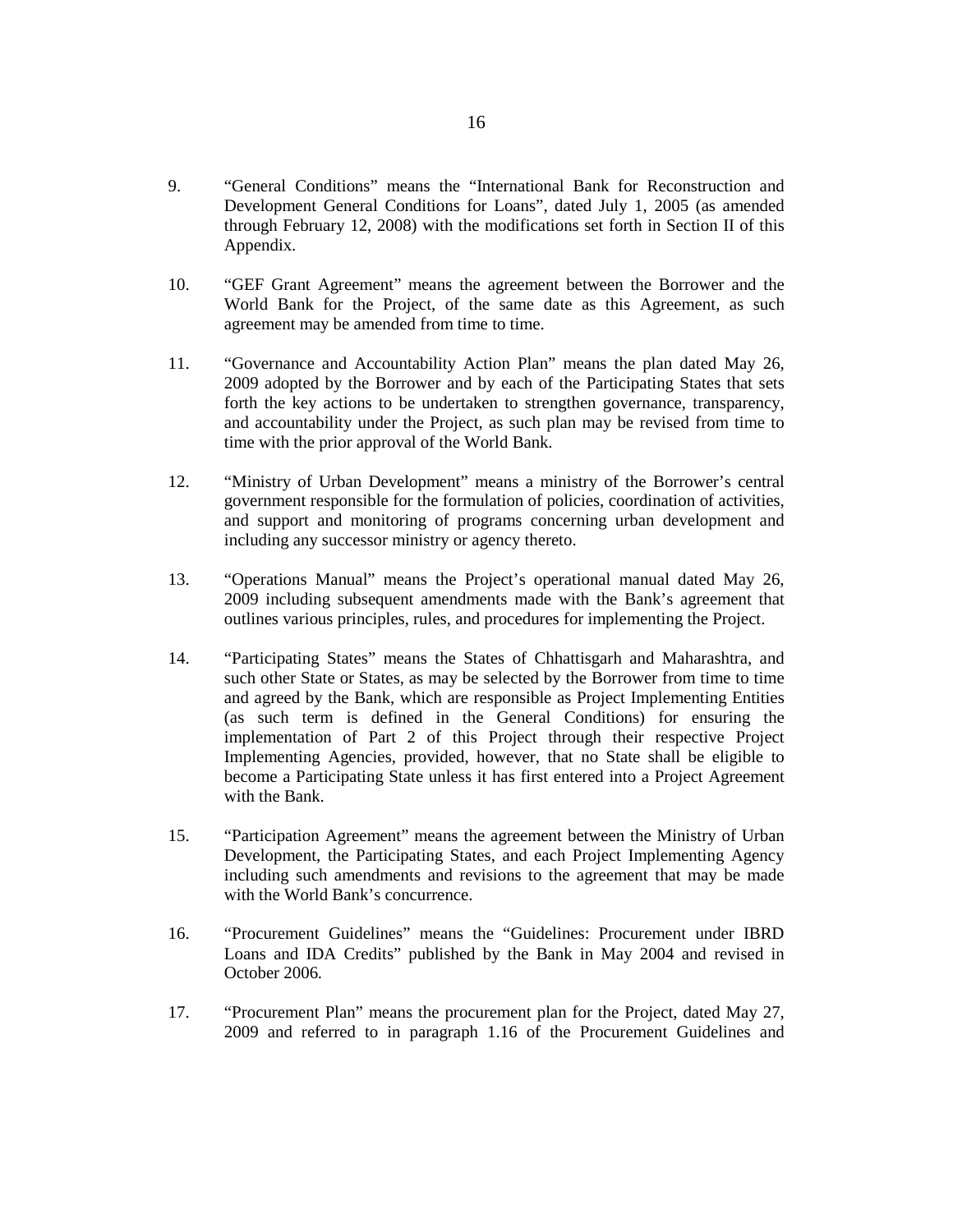paragraph 1.24 of the Consultant Guidelines, as the same shall be updated from time to time in accordance with the provisions of said paragraphs.

- 18. "Project Agreement" means the individual agreement between the Bank and each of the Participating States respectively, relating to the carrying out of Part 2 of the Project, as the same may be amended from time to time, and such term includes all schedules and agreements supplemental to the Project Agreement.
- 19. "Project Director" means the Project Director of the Borrower's Project Management Unit appointed under Part A.1(b) of Section I in Schedule 2 to this Agreement.
- 20. "Project Implementation Unit" means each unit established by the Project Implementing Agency to manage the day-to-day implementation of city demonstration projects under Part 2 of the Project.
- 21. "Project Implementing Agency" means the responsible agency designated to implement, monitor, and evaluate each city demonstration project under Part 2 of the Project and the term "Project Implementing Agencies" shall refer collectively to every Project Implementing Agency.
- 22. "Project Management Unit" means the unit established by the Borrower to manage the day-to-day implementation of Project activities.
- 23. "Project Manager" means the Project Manager appointed under Part A.1(b) of Section I in Schedule 2 to this Agreement to support the Project Management Unit.
- 24. "Resettlement Action Plan" means the plan prepared by the Participating States in a manner acceptable to the Bank and in accordance with the Environmental and Social Management Framework, which sets out the compensation and rehabilitation measures to be carried out to address the impacts of displacement and loss of livelihood on the community as a result of the implementation of the Project, and includes any subsequent amendments made with the Bank's agreement.
- 25. "State" means any State of the Borrower or any successor(s) thereto.
- 26. "Steering Committee" means the inter-ministerial committee referred to in paragraph 1(a) of Section I.A of Schedule 2 to this Agreement, chaired by the Ministry of Urban Development, and responsible for providing guidance and coordination on Project preparation and implementation.